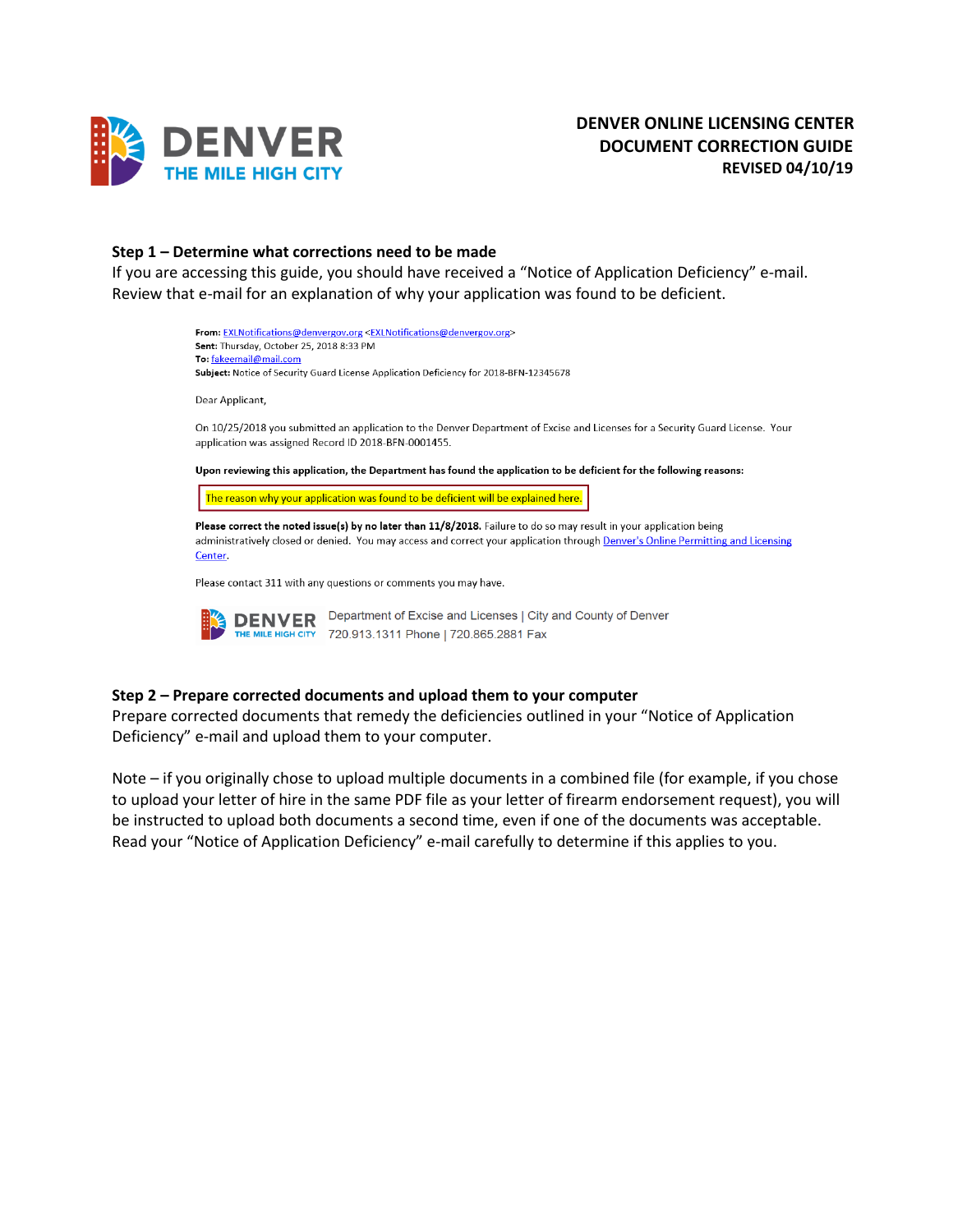### **Step 3 – Log into the online licensing portal to access your application record**

Use the link provided in your "Notice of Application Deficiency" e-mail to access your application record directly. You will need to log into Denver's Online Permitting and Licensing Center using the credentials you originally used to register for an account before being taken to your record.



### **Step 4 – From the "My Licenses" page, select the "Edit" Action link**

the company of the company of the company of the company of the company of the company of

|      |                     |                                           | Denver's Permitting and Licensing Center |                             |                        |               | Search        | $\alpha$ .                                                                                                                                                                                             |
|------|---------------------|-------------------------------------------|------------------------------------------|-----------------------------|------------------------|---------------|---------------|--------------------------------------------------------------------------------------------------------------------------------------------------------------------------------------------------------|
| Home |                     | <b>Development Services</b>               | <b>Business Licenses</b>                 | <b>Contractor Licensing</b> | <b>Right-of-Way</b>    |               |               |                                                                                                                                                                                                        |
|      | Apply for a License | <b>Search Licenses</b>                    |                                          |                             |                        |               |               |                                                                                                                                                                                                        |
|      | <b>My Licenses</b>  |                                           |                                          |                             |                        |               |               |                                                                                                                                                                                                        |
|      |                     | the "Attachments" section.                |                                          |                             |                        |               |               | Once your license has been issued you may print a copy of your license at any time by clicking on the license number in the table below, and selecting "Record Info". A copy will be made available in |
|      |                     | Showing 21-30 of 100+   Add to collection |                                          |                             |                        |               |               |                                                                                                                                                                                                        |
|      | Date                | <b>License Number</b>                     | <b>License Type</b>                      | <b>Record Name</b>          | <b>Expiration Date</b> | <b>Status</b> | <b>Action</b> | <b>Short Notes</b>                                                                                                                                                                                     |
|      | 04/09/2019          | 2019-BFN-0000067                          | <b>Security Guard License</b>            | <b>JOE SHMOE</b>            | 04/09/2019             | Pending       | Edit          |                                                                                                                                                                                                        |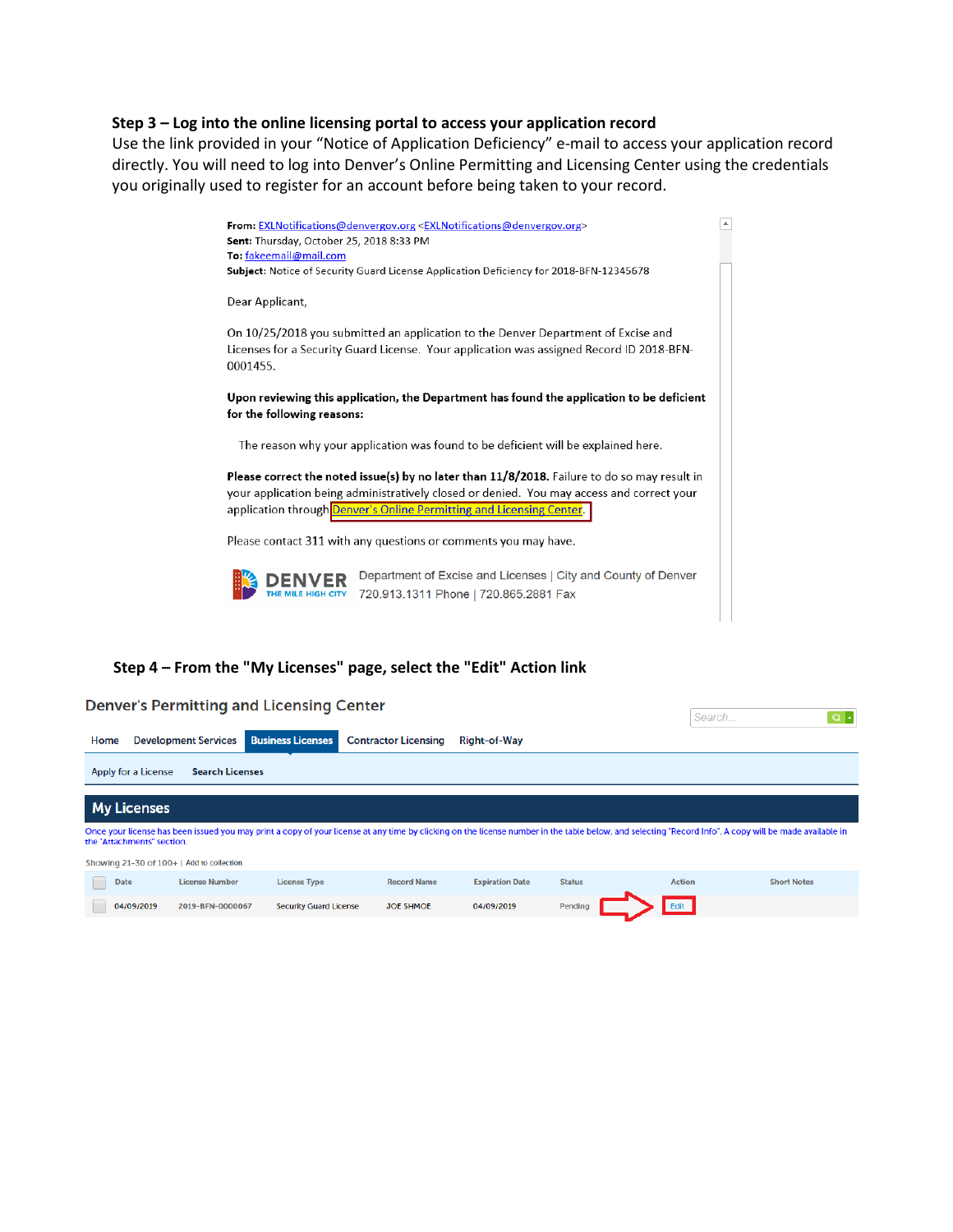# **Step 5 – Return to the section of the application that needs to be edited**

You will be taken back into your original application's review screen. From here, you can upload corrective documents or edit information within your application as needed.

For example, if you need to update your headshot photo, please click "edit" next to the headshot upload section and upload a corrected headshot there. If you need to upload a corrected Letter of Hire, please click "edit" next to the required document upload section and upload a corrected Letter of Hire there.

| <b>Step 5: Review</b>                                                                                                                                        |                                |           |                      |                     |        |      |  |
|--------------------------------------------------------------------------------------------------------------------------------------------------------------|--------------------------------|-----------|----------------------|---------------------|--------|------|--|
| Please review all information below. Click the "Edit" buttons to make changes to sections or "Submit Updated Information" to submit.                         |                                |           |                      |                     |        |      |  |
| <b>Record Type</b>                                                                                                                                           |                                |           |                      |                     |        |      |  |
| <b>Security Guard License</b>                                                                                                                                |                                |           |                      |                     |        |      |  |
| <b>Applicant</b>                                                                                                                                             |                                |           |                      |                     |        | Edit |  |
| <b>JOE SHMOE</b><br>Birth Date:04/25/2019<br>2328 N Humboldt St<br>Denver, CO, 80205<br>Phone Number: (123) 456-7890<br>Email Address: netia1128@hotmail.com |                                |           |                      |                     |        |      |  |
| <b>Mailing Address for Badge Delivery</b>                                                                                                                    |                                |           |                      |                     |        | Edit |  |
| <b>City of Denver</b><br>201 W Colfax Ave<br><b>Dept 206</b><br>Denver, CO, 80202                                                                            |                                |           |                      |                     |        |      |  |
| <b>Optional Email Notification Recipient</b>                                                                                                                 |                                |           |                      |                     |        | Edit |  |
| <b>Employer and Endorsement Information</b>                                                                                                                  |                                |           |                      |                     |        |      |  |
| <b>EMPLOYER AND ENDORSEMENT INFO</b>                                                                                                                         |                                |           |                      |                     |        | Edit |  |
| <b>Employer BFN</b>                                                                                                                                          | <b>Employer Name</b>           | Firearm   |                      | <b>Plainclothes</b> | Canine |      |  |
| 2018-bfn-0001404                                                                                                                                             | <b>DARRENS DEADLY SERVICES</b> | No        |                      | No                  | No     |      |  |
| <b>Headshot Upload</b>                                                                                                                                       |                                |           |                      |                     |        | Edit |  |
| <b>Name</b>                                                                                                                                                  | Type                           | Size      | <b>Latest Update</b> | Action              |        |      |  |
| 2019-BFN-0000067-<br>Affidavit_of_Possession_of_Premises.pdf                                                                                                 | <b>Headshot Photo</b>          | 883.86 KB | 04/09/2019           | Actions $\star$     |        |      |  |
|                                                                                                                                                              |                                |           |                      |                     |        |      |  |
| <b>Required Documents</b>                                                                                                                                    |                                |           |                      |                     |        | Edit |  |
| Name                                                                                                                                                         | Type                           | Size      | <b>Latest Update</b> | <b>Action</b>       |        |      |  |
| 2019-BFN-0000067-<br>Affidavit of Possession of Premises.pdf                                                                                                 | <b>Application Packet</b>      | 883.86 KB | 04/09/2019           | Actions -           |        |      |  |

### **Step 6 - Tips for uploading your corrective documents**

Within the page you are editing, if you need to upload a corrective document, click the upload button.

| <b>Required Documents - Protected Personal Information</b>                                                                                                                                                                                                                                                                                                                                                                                                                          |                      |             |                      |                                                                                                                                                             |  |  |  |  |
|-------------------------------------------------------------------------------------------------------------------------------------------------------------------------------------------------------------------------------------------------------------------------------------------------------------------------------------------------------------------------------------------------------------------------------------------------------------------------------------|----------------------|-------------|----------------------|-------------------------------------------------------------------------------------------------------------------------------------------------------------|--|--|--|--|
| present.                                                                                                                                                                                                                                                                                                                                                                                                                                                                            |                      |             |                      | Please upload the following documents in PDF format. You may choose to upload the documents in a combined file or individually as long as all documents are |  |  |  |  |
| Incomplete applications will be rejected.                                                                                                                                                                                                                                                                                                                                                                                                                                           |                      |             |                      |                                                                                                                                                             |  |  |  |  |
| <b>ALL SECURITY GUARDS</b><br>• A Certificate of Physical and Mental Fitness completed within the past 60 days<br>• A Copy of Valid State or Federally Issued Identification (i.e. driver's license, passport, etc)<br>• An Affidavit of Criminal and Employment History<br>• An FBI background check ran within the past 60 days<br>For more information about any of these documents, please refer to the Security Guard FAQ Webpage<br>The maximum file size allowed is 1024 MB. |                      |             |                      |                                                                                                                                                             |  |  |  |  |
| Name                                                                                                                                                                                                                                                                                                                                                                                                                                                                                | Type                 | <b>Size</b> | <b>Latest Update</b> | <b>Action</b>                                                                                                                                               |  |  |  |  |
| 2019-BEN-0000067-<br>Affidavit_of_Possession_of_Premises.pdf                                                                                                                                                                                                                                                                                                                                                                                                                        | <b>PII Documents</b> | 883.86 KB   | 04/09/2019           | Actions $\div$                                                                                                                                              |  |  |  |  |
| <b>Upload</b>                                                                                                                                                                                                                                                                                                                                                                                                                                                                       |                      |             |                      |                                                                                                                                                             |  |  |  |  |

**Continue Application »**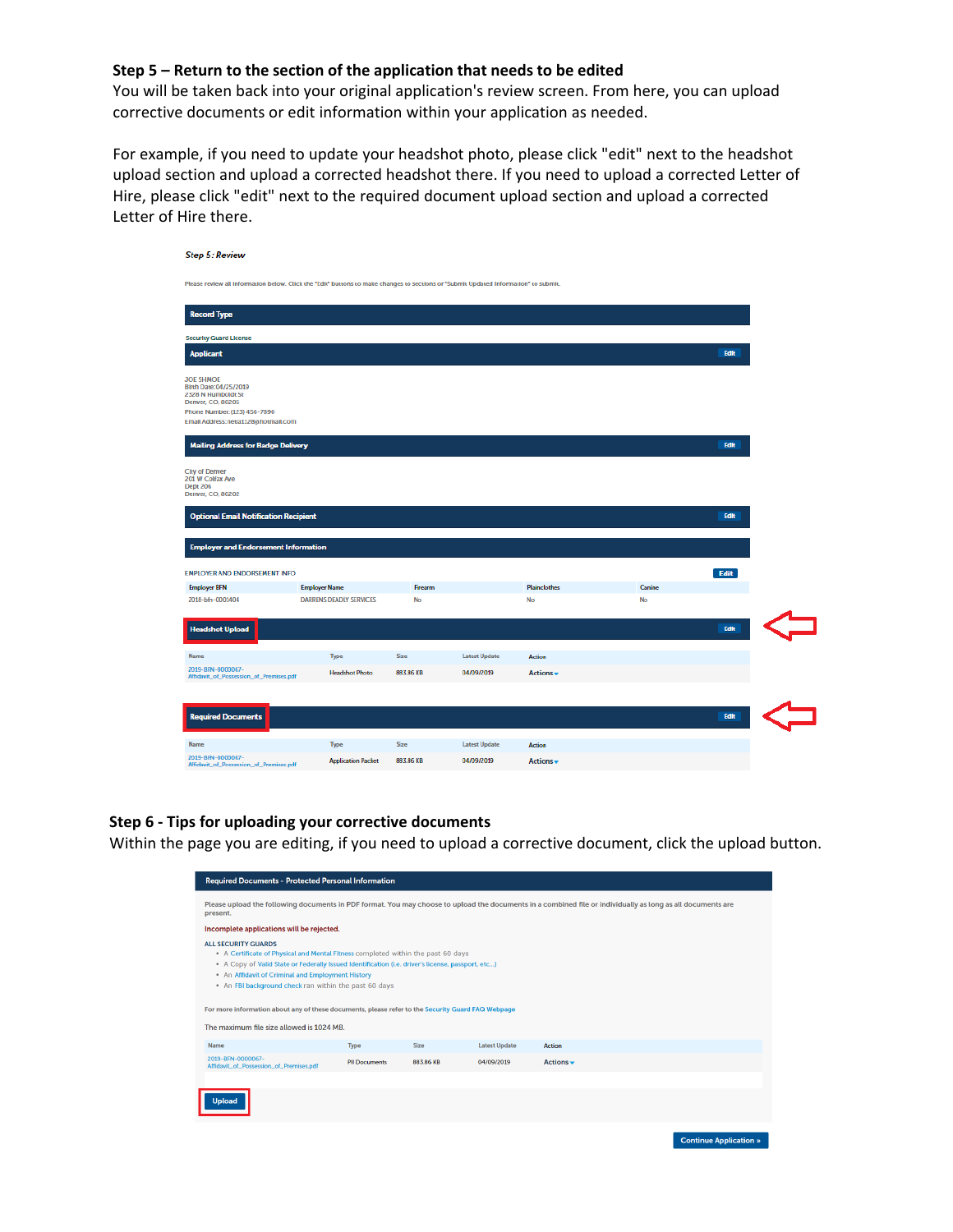Once the next pop up window appears, select upload again.

| <b>File Upload</b> |                                           |                   | ×  |
|--------------------|-------------------------------------------|-------------------|----|
|                    | The maximum file size allowed is 1024 MB. |                   |    |
|                    |                                           |                   |    |
|                    |                                           |                   |    |
|                    |                                           |                   |    |
|                    |                                           |                   |    |
|                    |                                           |                   |    |
|                    |                                           |                   |    |
|                    |                                           |                   |    |
|                    |                                           |                   |    |
| Continue           | <b>Upload</b>                             | <b>Remove All</b> | Ca |
|                    |                                           |                   | k  |
|                    |                                           |                   |    |
|                    |                                           |                   |    |
|                    |                                           |                   |    |

Then select the file(s) you wish to upload and click open. *Note – this step may vary slightly depending on which browser you use.* 

|                          |                                                |                    |                 | 888              |        |  |
|--------------------------|------------------------------------------------|--------------------|-----------------|------------------|--------|--|
|                          | Name                                           | Date modified      | Type            | <b>Size</b>      |        |  |
|                          | Department of Saftey Security Guard Poli       | 9/26/2018 5:38 PM  | Adobe Acrobat D | 141 KB           |        |  |
| 1st - select the file(s) | 42<br>Request to Become an Eligible Training P | 9/26/2018 12:48 PM | Adobe Acrobat D | 868 KB           |        |  |
|                          | Affidavit of Weapons Endorsement Traini        | 8/31/2018 3:53 PM  | Adobe Acrobat D | 948 KB           |        |  |
|                          | Uniform Design Sample Submission.pdf           | 8/25/2018 5:10 PM  | Adobe Acrobat D | 907 KB           |        |  |
|                          | Vehicle Design Sample Submission.pdf           | 8/25/2018 5:10 PM  | Adobe Acrobat D | 907 KB           |        |  |
|                          | Vehicle with No Design Sample Stateme          | 8/25/2018 5:10 PM  | Adobe Acrobat D | 907 KB           |        |  |
|                          | Security Guard Training Provider Request       | 8/7/2018 11:25 AM  | Adobe Acrobat D | 941 KB           |        |  |
|                          | 贾<br>Rules Governing Security Guards and Priv  | 8/3/2018 6:27 PM   | Adobe Acrobat D | 269 KB           |        |  |
| Hire.pdf                 |                                                |                    | ۰.              | <b>All Files</b> |        |  |
|                          | 2nd - Then click "open"                        |                    |                 | Open             | Cancel |  |

Another pop-up box will appear. Click the "continue" button.

| ect        | <b>File Upload</b>                                                         | ×  |              |
|------------|----------------------------------------------------------------------------|----|--------------|
|            | The maximum file size allowed is 1024 MB.<br>100%<br>SG Letter of Hire.pdf |    |              |
| e.         |                                                                            |    |              |
| ard        |                                                                            |    | 1(           |
| ard        |                                                                            |    | $\mathbf{1}$ |
|            | Continue<br>Upload<br>Remove All                                           | Ca | $\perp$      |
| ard<br>ard |                                                                            | Þ. | 10           |
|            |                                                                            |    |              |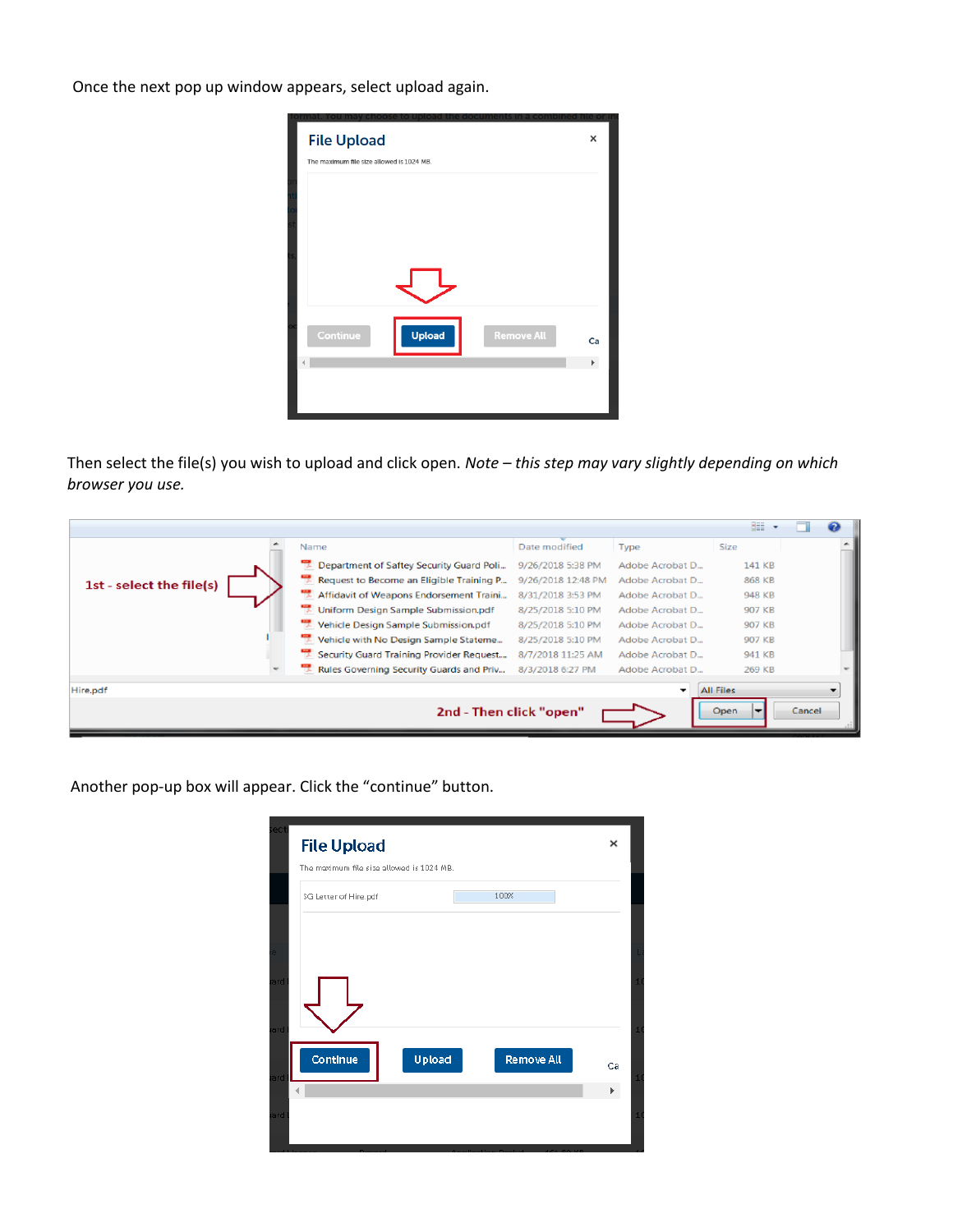Finally, click "Save" to attach the document.

| The maximum file size allowed is 1024 MB.                                       |                      |                           |                      |                              |
|---------------------------------------------------------------------------------|----------------------|---------------------------|----------------------|------------------------------|
| <b>Name</b>                                                                     | <b>Type</b>          | <b>Size</b>               | <b>Latest Update</b> | <b>Action</b>                |
| 2019-BFN-0000067-<br>Affidavit_of_Possession_of_Premises.pdf                    | <b>PII Documents</b> | 883.86 KB                 | 04/09/2019           | Actions $\blacktriangledown$ |
|                                                                                 |                      |                           |                      |                              |
| File:<br>STR_Lodgers_Tax_ID_Assistance_Sheet.pdf<br>100%<br><b>Description:</b> |                      |                           |                      |                              |
|                                                                                 |                      | A<br>$\overline{\lambda}$ |                      |                              |
| spell check                                                                     |                      |                           |                      |                              |
| <b>Remove All</b><br><b>Upload</b><br>Save                                      |                      |                           |                      |                              |

# Step 7 - Click "Continue Application" when you're done uploading documents/making changes to a page

| uploaded.                     | The attachment(s) has/have been successfully<br>It may take a few minutes before changes are reflected. |                               |                   |          |  |
|-------------------------------|---------------------------------------------------------------------------------------------------------|-------------------------------|-------------------|----------|--|
| <b>Security Guard License</b> |                                                                                                         |                               |                   |          |  |
| General<br>Information        | <sub>2</sub> Application<br><b>Information</b>                                                          | Statement of<br>Understanding | 4 Lawful Presence | 5 Review |  |

Step 2: Application Information > Required Documents - Protected Personal Information

| indicates a required field. |  |
|-----------------------------|--|
|                             |  |

#### Required Documents - Protected Personal Information

Please upload the following documents in PDF format. You may choose to upload the documents in a combined file or individually as long as all documents are present.

#### Incomplete applications will be rejected.

#### **ALL SECURITY GUARDS**

- A Certificate of Physical and Mental Fitness completed within the past 60 days
- A Copy of Valid State or Federally Issued Identification (i.e. driver's license, passport, etc...)
- . An Affidavit of Criminal and Employment History
- . An FBI background check ran within the past 60 days

For more information about any of these documents, please refer to the Security Guard FAQ Webpage

The maximum file size allowed is 1024 MB.

| <b>Name</b>                                                  | <b>Type</b>          | <b>Size</b> | <b>Latest Update</b> | <b>Action</b>                 |
|--------------------------------------------------------------|----------------------|-------------|----------------------|-------------------------------|
| 2019-BFN-0000067-<br>Affidavit_of_Possession_of_Premises.pdf | <b>PII Documents</b> | 883.86 KB   | 04/09/2019           | Actions $\bullet$             |
| 2019-BFN-0000067-<br>STR_Lodgers_Tax_ID_Assistance_Sheet.pdf | <b>PII Documents</b> | 236.10 KB   | 04/10/2019           | Actions $\blacktriangleright$ |

Upload